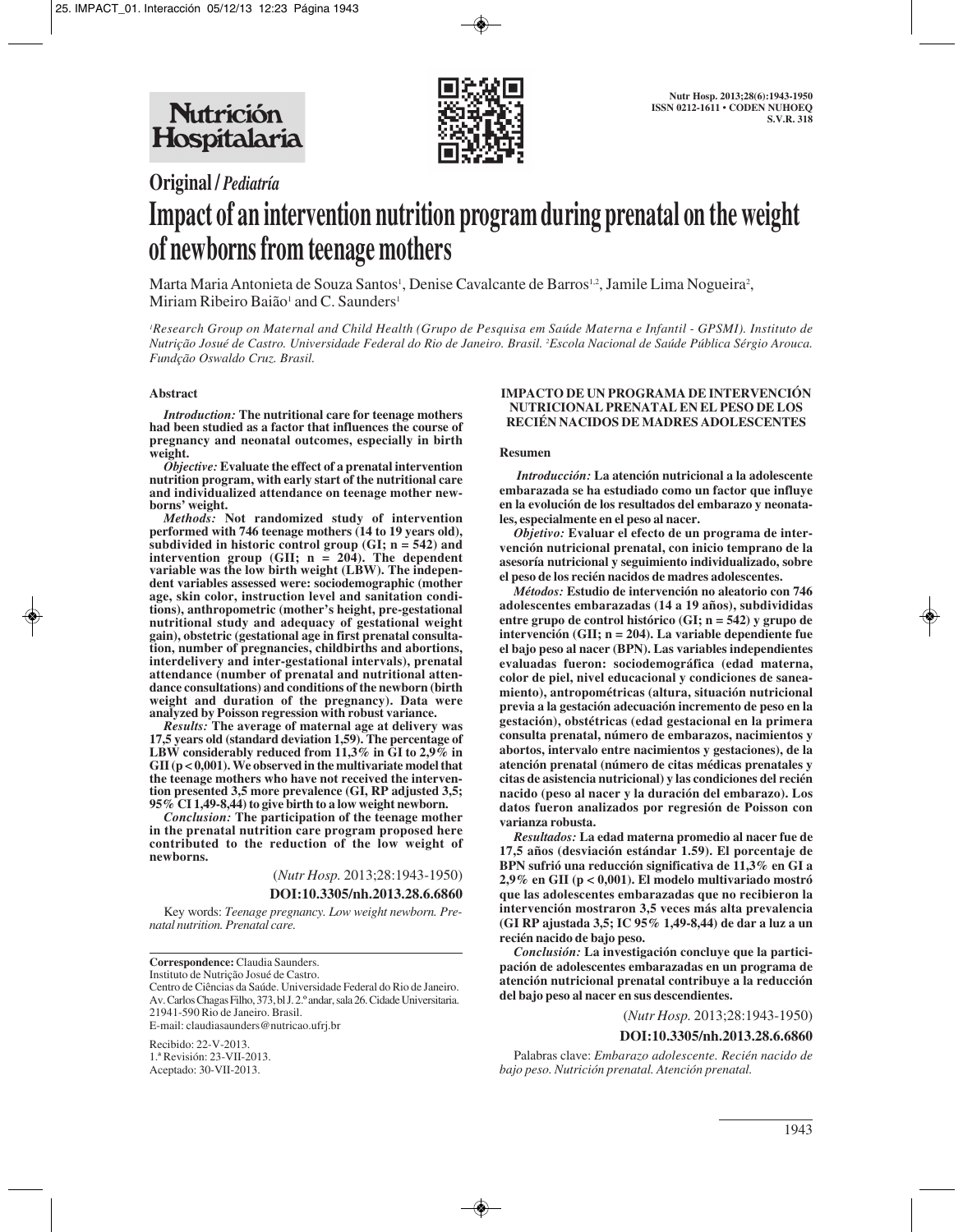# **Abbreviations**

LBW: low birth weight. PN: prenatal. GI: historic control group. GII: intervention group. WHO: World Health Organization. BMI: body mass index. TGWG: total gestational weight gain. RP: prevalence ratio. CI: Confidence interval. LMP: Last menstrual period. SD: Standard deviation.

#### **Introduction**

The discussion about teenage pregnancy falls undoubtedly into many and important areas of knowledge. Under biologic approach, authors<sup>1-3</sup> state that, especially in less than 15 years old teenagers, the pregnancy is biologically considered a high risk pregnancy, due to higher incidence of obstetric and perinatal complications, such as low weight at birth (LBW), small to gestational age, preterm delivery, premature amniorrhexis, anemia, hypertensive disorders of pregnancy and gestational diabetes.

Throughout the years, scientifically endorsed procedures have been incorporated to the prenatal program  $(PN)$ . Scientific evidences<sup> $4-7$ </sup> have been shown that this improvement allowed the expansion of universal access, early and adequate attendance of the mother, as well as safe delivery offer and post-delivery attendance. However, in spite of the gains, the maternal and perinatal morbimortality markers remain unsatisfactory in all Brazilian regions, even disregarding the differences.

The challenge of implementing a great combination of interventions that reduces the prevalence of LBW remains, and thus may contribute to the prevention of type 2 diabetes, hypertension and cardiovascular disease in fetuses in adult life<sup>s</sup>. Recent studies have been shown that interventions aiming the dietary counseling with appreciation of the mother's sociocultural component contribute for a healthy pregnancy and with satisfactory perinatal results<sup>8-10</sup>.

Accordingly, it is notoriously important that the interventions must be identified and evaluated regarding type, intensity and effectiveness which present a better association with positive obstetric and perinatal outcomes in teenage mothers<sup>10-14</sup>.

The objective of the study is to evaluate the effect of a prenatal nutrition care program for teenage mothers on the birth weight.

# **Methods**

It is a non-randomized intervention study with historic control group<sup>15</sup>, performed with 746 teenage

mothers (14-19 years old) in public healthcare in Rio de Janeiro, Brazil.

Two reasons led to this choice: a) ethical grounds of the research<sup>16</sup>, especially regarding the principle of beneficence, which states that the actions of the researchers must aim at the best for the subject, from the ethical and technical care point of view $17$  and; b) because of the difficulty to control the influence of real conditions in which the health programs and actions are performed.

The control group (GI) contains all the teenagers (n = 542) whose deliveries occurred between july 2004 and january 2006 (before the intervention). The criteria of inclusion in this group were: less than 20 years old pregnant at the delivery, with no pre-existing chronic diseases and single fetus pregnancy. Data were collected from the records, using the instruments tested before in pilot study.

The prenatal nutrition care program for teenage mothers (intervention) consisted in the nutrition attendance of a prospective cohort of 227 teenage mothers (GII), from the first PN consultation to the immediate post-delivery, between November 2007 and February 2010. The criteria for inclusion in the cohort were: maximum age of 19 years old when registering the PN, nutrition care start simultaneous to the first PN consultation, single fetus pregnancy and no pre-existing chronic diseases.

For the calculation of the sample size, the significance level established was 5%, the power of the study in 90% to detect minimum difference of 15% between two proportions. The loss standard was evaluated considering the distribution of the follow-up final rate.

#### *The intervention*

The main feature was the nutrition care with early beginning and individualized and detailed nutritional evaluation of the teenage mother, performed in a minimum of 4 consultations throughout the PN and with the development of surveillance actions, prevention and recovery of clinical and nutritional (inadequacy on the pregnant weight gain, anemia, hypertensive disorders of pregnancy, gestational diabetes, digestive symptomatology, and others). The patients received a diet calculated to estimated weight gain until delivery, a list of food substitutions and guidelines for intercurrences. The teenages also participated at least in three group consultations with the multiprofessional team, when they received more information about nutrition during pregnancy and their doubts were clarified.

# *Dependent and independent variables*

The dependent variable was the low birth weight (LBW), defined by World Health Organization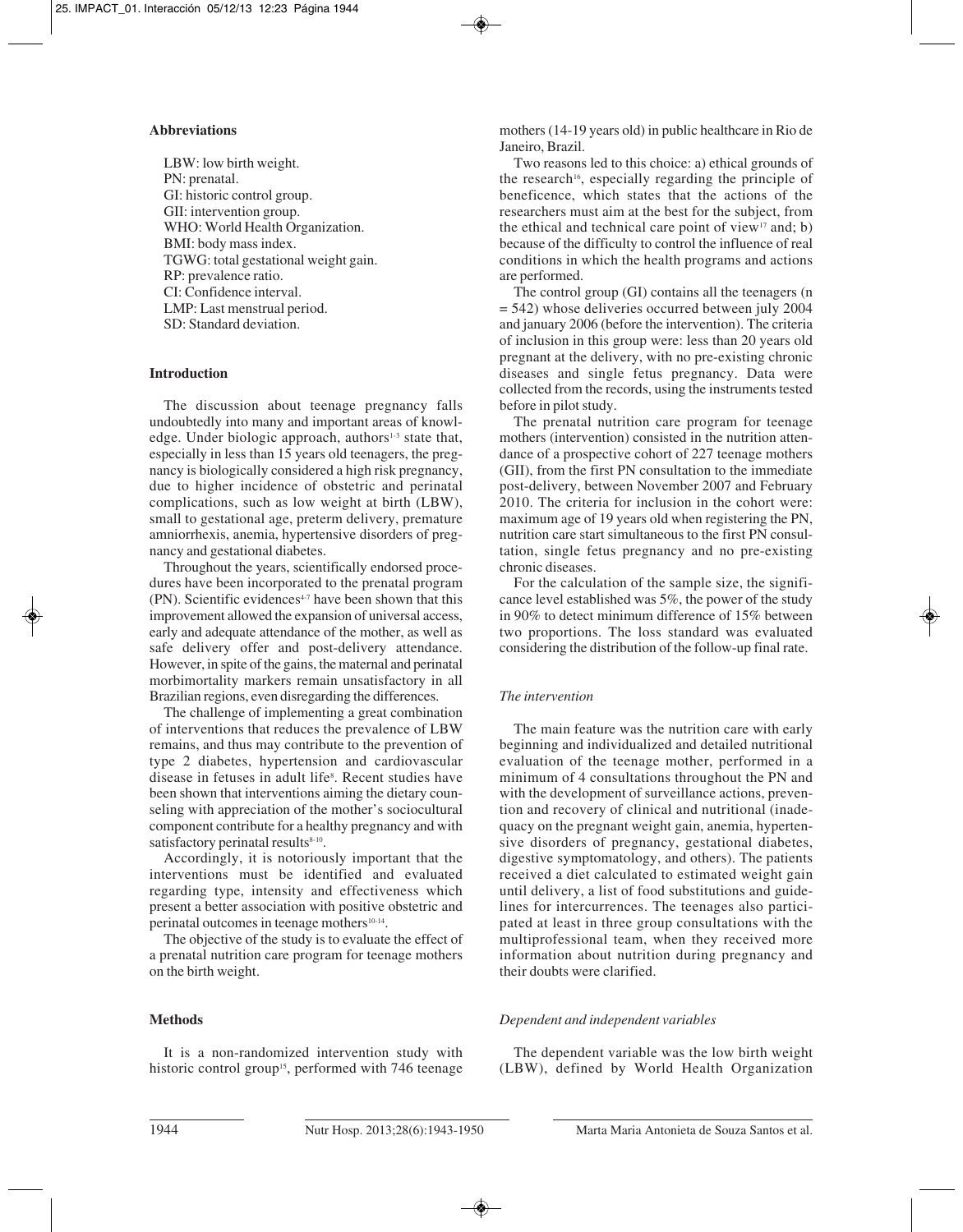$(WHO)^{18}$  as less than 2,500 g. The independent variables included in the analysis were: (1) sociodemographic: maternal age at delivery, skin color (selfrated as white, brown or black), marital status (single, married or living with the partner), education level (incomplete basic education; complete basic education, incomplete high school, complete high school or more) and sanitation conditions at home (adequate –piped and treated water, sewage system and regular garbage collection; inadequate –in the absence of one of these services); (2) anthropometric: stature  $(< 1.45$  m; 1.45 or more), pre-gestational nutrition status (low weight, adequate, overweight, obesity) and classification of the adequacy of total gestational weight gain (insufficient; adequate; excessive); (3) obstetric: gestational age when starting the PN (according to last menstrual period-LMP), number of pregnancies, deliveries and abortions, interdelivery and intergestational interval; (4) PN attendance: number of PN consultations (1 to 5; 6 or more) and PN nutrition attendance (1 to 3; 4 or more); (5) newborn: birth weight  $\left($  < 2,500 g; 2,500 g or more) and gestational age at birth, according to LMP (< 37 weeks; 37 weeks or more).

Among the various cut off points, the pre-gestational body mass index-BMI [weight (kg)/stature (m<sup>2</sup>)] – was used to evaluate the nutrition status up to two months before the gestation. The cut off points recommended by the Ministry of Health<sup>19</sup> and adapted by Saunders et al20 were used, considering the age of the teenagers in years and months according to proposition of WHO21: low weight (BMI/age < 5-percentile), eutrophic  $(BMI/age > 5$ -percentile to  $< 85$ -percentile), overweight (BMI/age  $> 85$ -percentile to  $< 95$ -percentile) and obesity (BMI/age > 95-percentile).

For the calculation of total gestational gain (TGWG), the pre-gestational weight was subtracted from the pre-delivery weight or from the weight registered at the last PN consultation. The adequacy of TGWG was evaluated based on the table of ranges of weight gain according to the pre-gestational nutrition status, recommended by Ministry of Health<sup>22</sup>, from the publication of pre-gestational BMI.

| <b>Table L</b>                                                                                                                  |
|---------------------------------------------------------------------------------------------------------------------------------|
| Distribution of the teenage mothers and adequacy of the birth weight, according to sociodemographic features and pre-           |
| gestational nutrition status in pre-intervention (GI) and intervention (GII) groups. Rio de Janeiro, July 2004 to February 2010 |

| Maternal variables                              |                  | GI   |                             | GII  |                  |
|-------------------------------------------------|------------------|------|-----------------------------|------|------------------|
|                                                 | $\boldsymbol{n}$ | $\%$ | $\it n$                     | $\%$ | $\boldsymbol{p}$ |
| Instruction level                               |                  |      |                             |      |                  |
| Incomplete Basic Education                      | 151              | 37.8 | 76                          | 34.7 |                  |
| Complete Basic Education                        | 181              | 45.3 | 17                          | 7.8  | < 0.001          |
| Incomplete High School                          | 35               | 8.8  | 86                          | 39.3 |                  |
| Complete High School or more                    | 33               | 8.3  | 40                          | 18.3 |                  |
| Skin color                                      |                  |      |                             |      |                  |
| White                                           | 164              | 48.4 | 64                          | 29.4 | < 0.001          |
| <b>Brown or Black</b>                           | 175              | 51.6 | 154                         | 70.6 |                  |
| Marital situation                               |                  |      |                             |      |                  |
| Married/living with the partner                 | 32               | 10.0 | 79                          | 41.6 |                  |
| Single/widowed                                  | 288              | 90.0 | 111                         | 58.4 | < 0.001          |
| Sanitation conditions at home                   |                  |      |                             |      |                  |
| Adequate*1                                      | 81               | 93.1 | 210                         | 93.3 |                  |
| Inadequate                                      | 6                | 6.9  | 15                          | 6.7  | 0.942            |
| Smoking during pregnancy                        |                  |      |                             |      |                  |
| Yes                                             | 25               | 14.0 | 17                          | 7.5  |                  |
| N <sub>o</sub>                                  | 154              | 86.0 | 210                         | 92.5 | 0.033            |
| Use of alcohol during pregnancy                 |                  |      |                             |      |                  |
| Yes                                             | 15               | 8.5  | 20                          | 8.8  |                  |
| No                                              | 161              | 91.5 | 207                         | 91.2 | 0.919            |
| Pre-gestational EN (BMI kg/m <sup>2</sup> /age) |                  |      |                             |      |                  |
| Lowe Weight                                     | $\overline{2}$   | 1.2  | 5                           | 2.3  |                  |
| Adequate                                        | 144              | 87.5 | 53                          | 77.6 |                  |
| Overweight                                      | 11               | 9.8  | $\ensuremath{\mathfrak{Z}}$ | 14.0 | 0.041            |
| Obesity                                         | 10               | 1.6  | $\overline{7}$              | 6.1  |                  |
| Adequacy of the birth weight (grams)            |                  |      |                             |      |                  |
| LBW (< 2,500)                                   | 53               | 11.3 | 6                           | 2.9  |                  |
| Adequate $(\ge 2, 500)$                         | 415              | 88.7 | 188                         | 97.1 | 0.006            |

\*1 When presenting treated and piped water, sewage system and regular garbage collection, considered inadequate when one of these services was not provided. EN: Nutrition status; BMI: Body mass index (kg/m2 ); LBW: Low birth weight; GI: Pre-intervention group; GII: Post-intervention group.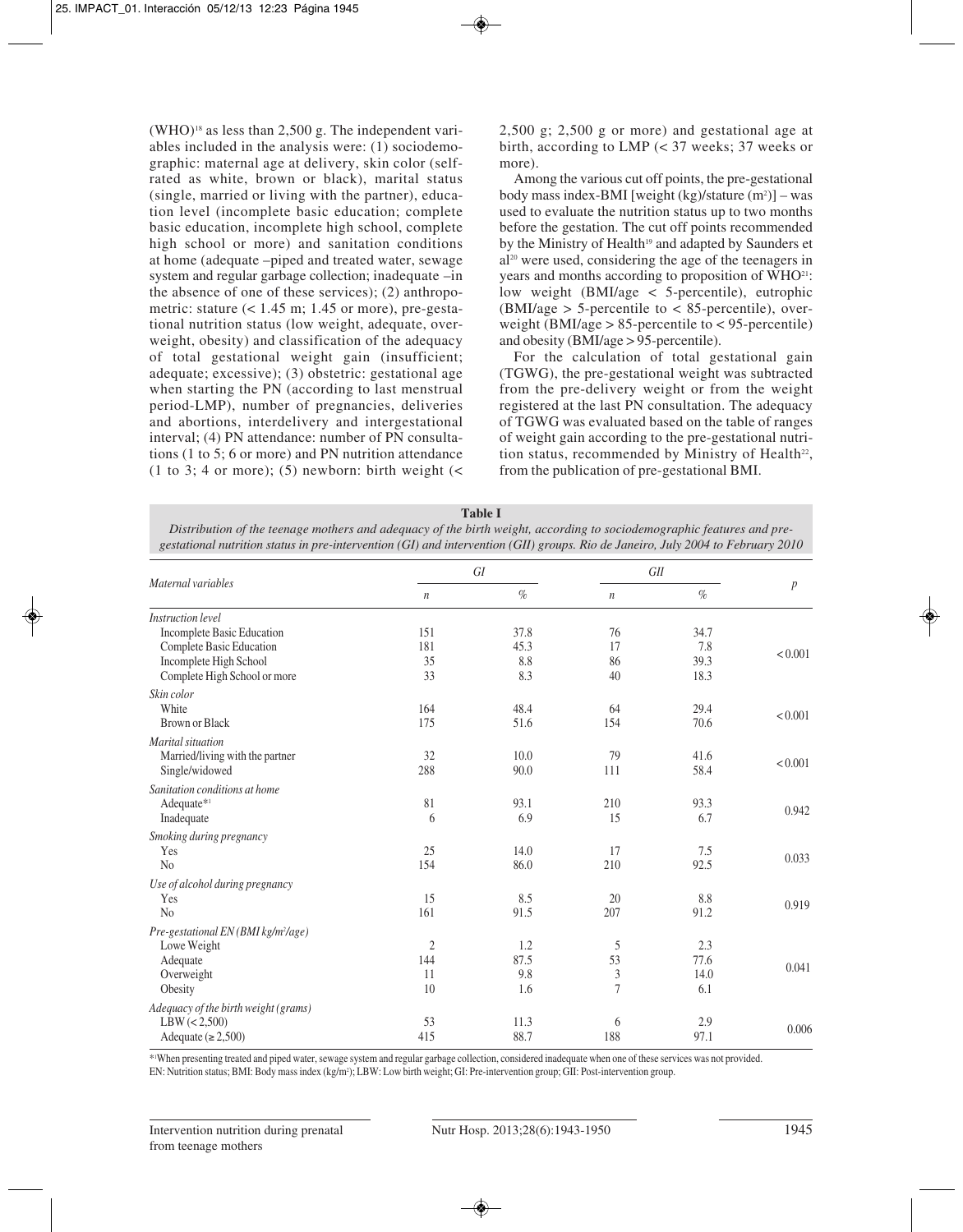| Variables                                                    | $\,n$ | $Average \pm DP$  | Difference between averages | $p^a$   |
|--------------------------------------------------------------|-------|-------------------|-----------------------------|---------|
| Maternal age at delivery (years and months)                  |       |                   |                             |         |
| GI                                                           | 542   | $17.3 \pm 1.55$   | $-0.57$                     | < 0.001 |
| <b>GII</b>                                                   | 205   | $17.9 \pm 1.60$   |                             |         |
| Number of pregnancies                                        |       |                   |                             |         |
| GI                                                           | 526   | $1.34 \pm 0.61$   | 0.18                        | < 0.001 |
| <b>GII</b>                                                   | 225   | $1.16 \pm 0.41$   |                             |         |
| Number of deliveries                                         |       |                   |                             |         |
| GI                                                           | 522   | $0.21 \pm 0.44$   | 0.15                        | < 0.001 |
| GII                                                          | 222   | $0.06 \pm 0.24$   |                             |         |
| Number of abortions                                          |       |                   |                             |         |
| GI                                                           | 222   | $0.32 \pm 0.56$   | 0.21                        | < 0.001 |
| GII                                                          | 222   | $0.10 \pm 0.36$   |                             |         |
| Interval between last pregnancy and the current one (months) |       |                   |                             |         |
| GI                                                           | 40    | $15.50 \pm 9.70$  | $-7.40$                     | 0.019   |
| GII                                                          | 20    | $22.90 \pm 13.71$ |                             |         |
| IG in first PN consultations (weeks)                         |       |                   |                             |         |
| GI                                                           | 225   | $15.05 \pm 5.51$  | $-1.47$                     | 0.005   |
| GII                                                          | 183   | $16.52 \pm 4.85$  |                             |         |
| Pre-gestational weight (kg)                                  |       |                   |                             |         |
| GI                                                           | 205   | $53.95 \pm 8.75$  | $-2.27$                     | 0.013   |
| GII                                                          | 214   | $56.21 \pm 9.79$  |                             |         |
| Pre-gestational BMI ( $kg/m2$ )                              |       |                   |                             |         |
| GI                                                           | 183   | $21.36 \pm 3.16$  | $-0.50$                     | 0.134   |
| GII                                                          | 215   | $21.86 \pm 3.40$  |                             |         |
| Total gestational weight gain (kg)                           |       |                   |                             |         |
| GI                                                           | 187   | $13.58 \pm 5.96$  | $-0.29$                     | 0.621   |
| <b>GII</b>                                                   | 181   | $13.87 \pm 5.24$  |                             |         |
| IG at delivery (DUM)                                         |       |                   |                             |         |
| GI                                                           | 470   | $37.70 \pm 4.47$  | $-1.33$                     | < 0.001 |
| <b>GII</b>                                                   | 140   | $39.03 \pm 1.89$  |                             |         |
| Number of PN consultations                                   |       |                   |                             |         |
| GI                                                           | 398   | $6.52 \pm 2.55$   | $-0.21$                     | 0.321   |
| GII                                                          | 216   | $6.74 \pm 2.53$   |                             |         |

**Table II** *Averages and standard deviations of the maternal and obstetric variables and prenatal care of the teenage mothers according to the groups of study (GI and GII). Rio de Janeiro, July 2004 to February 2010*

DP: Standard deviation; ANPN: Prenatal nutrition care; IG: Gestational age; PN: Prenatal; BMI: Body mass index-kg/m².<br>The equality of the variances was observed using the Levene test (p > 0.05). <sup>a</sup>The equality of the variances was observed using the Levene test ( $p > 0.05$ ).

# *Statistical Analyses*

In the data analysis, we used the t-Student test for averages, chi-squared test for frequencies and bivariate analysis to identify the variables associated to the outcome (LBW), based on the prevalence ratios (RP) and withdrawal periods of 95%, according to the groups of study. The multivariate analysis was performed for estimation of RP adjusted, using Poisson regression with robust variance, being the groups of study the main independent variable. We have also tested other variables which have shown differences between the groups, or association with outcome, in the bivariate analysis, accepting the value of  $p < 0.05$  for this choice for statistical significance. All analyses were performed in the statistical package SPSS for windows version 17.0.

The study was planned respecting the ethical aspects provided in resolution 196/96 of National Council of Health-CNS<sup>17</sup> and approved by the Ethical Committee in Research of Maternity School of Federal University of Rio de Janeiro.

# **Results**

The average age of the teenagers mothers at delivery was 17.5 years old (standard deviation - SD 1.59), 17.3 years old in GI and 17.9 years old in GII.

The loss of follow-up in GII was  $10.13\%$  (n = 23) having as main motivation the occurrence of the delivery in other maternity, with the loss of the records and lack of information about the newborn. In all the variables studied, there were no differences between the teenagers whose records had information about the birth weight and those who had not.

The table I consolidates the sociodemographic data and the data of pre-gestational nutrition status of the studied mothers. The groups are similar regarding the sanitation conditions at home, with higher proportion of mothers who lived in a place with adequate conditions for both  $(p =$ 0.942). Concerning alcohol use, there is also no difference between the groups, with 8,5% of the teenagers in GI and 8.8% in GII presenting this behavior during the pregnancy  $(p = 0.919)$ . Otherwise, the instruction level was different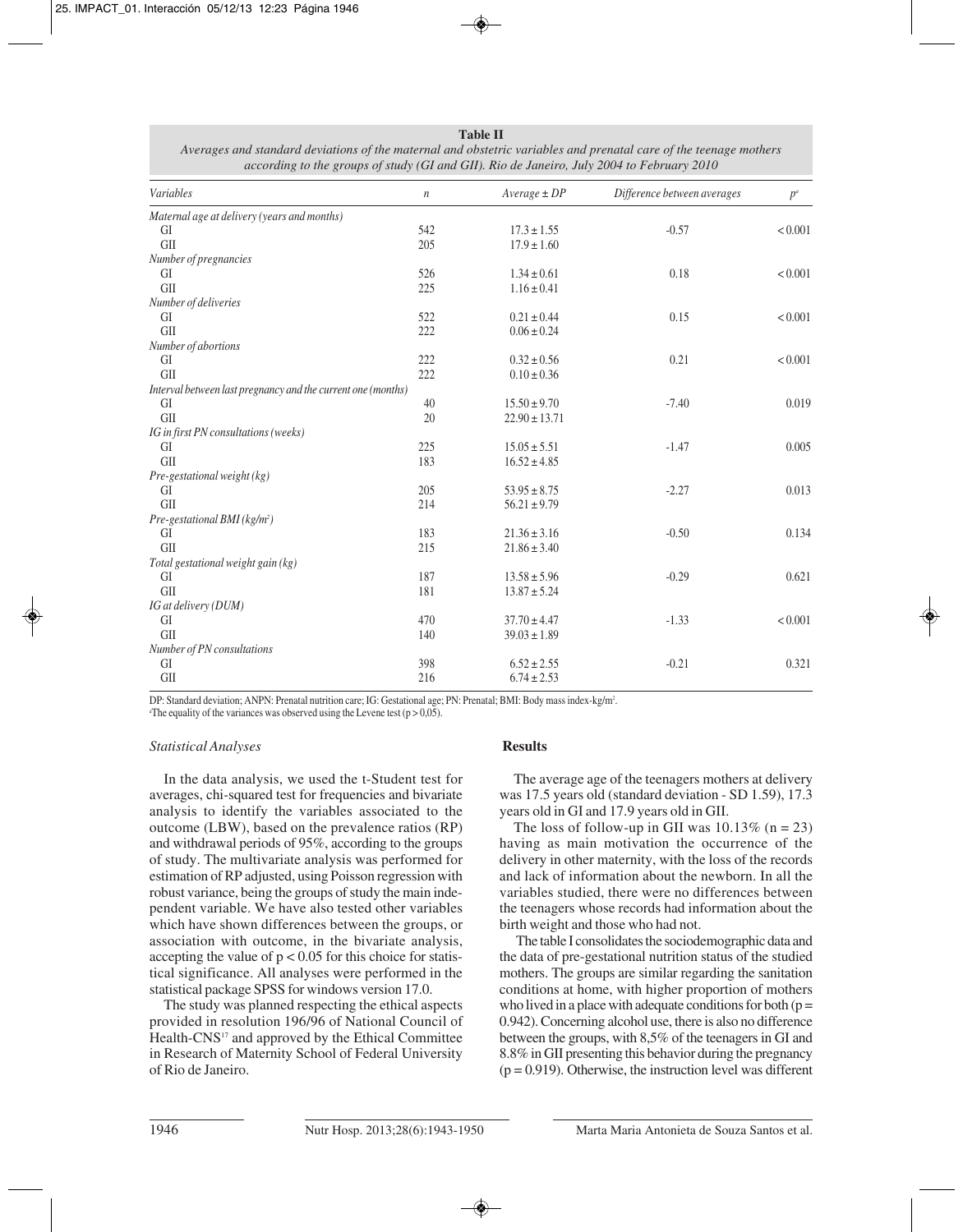#### **Table III**

| Sociodemographic and anthropometric features and maternal social habits, according to the adequacy of birth weight. |
|---------------------------------------------------------------------------------------------------------------------|
| Rio de Janeiro, July 2004 to February 2010                                                                          |

| Variables                                |                  |       |                  |      |       |
|------------------------------------------|------------------|-------|------------------|------|-------|
|                                          | Adequate         |       | $\mathit{LBW}$   |      | p     |
|                                          | $\boldsymbol{n}$ | $\%$  | $\boldsymbol{n}$ | $\%$ |       |
| Sanitation conditions                    |                  |       |                  |      |       |
| Adequate                                 | 253              | 94.1  | 16               | 5.9  | 0.469 |
| Inadequate                               | 18               | 90.0  | $\overline{2}$   | 10.0 |       |
| Skin color                               |                  |       |                  |      |       |
| White                                    | 206              | 93.2  | 15               | 6.8  | 0.347 |
| Brown or black                           | 292              | 91.0  | 29               | 9.0  |       |
| Marital situation                        |                  |       |                  |      |       |
| Married/living with the partner          | 324              | 90.7  | 33               | 9.3  |       |
| Single                                   | 133              | 96.4  | 5                | 3.6  | 0.035 |
| <b>Instruction</b> level                 |                  |       |                  |      |       |
| Illiterate/EFI*                          | 193              | 86.9  | 29               | 13.1 |       |
| Complete basic education                 | 179              | 90.9  | 18               | 9.1  | 0.012 |
| Incomplete high school                   | 107              | 98.2  | $\boldsymbol{2}$ | 1.8  |       |
| Complete high school or more             | 61               | 89.7  | $\overline{7}$   | 10.3 |       |
| Smoking                                  |                  |       |                  |      |       |
| Yes                                      | 35               | 89.7  | 4                | 10.3 | 0.409 |
| N <sub>o</sub>                           | 321              | 93.3  | 23               | 6.7  |       |
| Use of alcohol                           |                  |       |                  |      |       |
| Yes                                      | 33               | 97.1  | 1                | 2.9  | 0.322 |
| N <sub>o</sub>                           | 320              | 92.5  | 26               | 7.5  |       |
| Use of illegal drugs                     |                  |       |                  |      |       |
| Yes                                      | 8                | 88.9  | 1                | 11.1 |       |
| N <sub>o</sub>                           | 348              | 92.8  | 27               | 7.2  | 0.656 |
| Pre-gestational BMI (kg/m <sup>2</sup> ) |                  |       |                  |      |       |
| Low Weight                               | 5                | 100.0 | $\boldsymbol{0}$ | 0.0  |       |
| Eutrophic                                | 176              | 89.8  | 20               | 10.2 | 0.271 |
| Overweight and obesity                   | 30               | 100.0 | $\boldsymbol{0}$ | 0.0  |       |

EFI: Incomplete Basic Education; BMI: Body mass index- kg/m².

between the groups, with the number of mothers with incomplete and complete basic education increasing from  $17.1\%$  (GI) to  $57.6\%$  (GII) (p < 0.001), and the proportion of married teenagers or living with the partner increasing too (GI =  $10.0\%$ , GII =  $41.6\%$ ; p < 0.001). There was also a difference concerning smoking during the pregnancy, with a significant reduction of smokers in GII (7.5%) in relation to GI (14.0%; p < 0.001). The skin color presented differences too, with 51.6% of the teenagers in GI and 70.6% in GII self-rated brown or black ( $p < 0.001$ ). The distribution of the teenagers according to pre-gestational BMI presented considerable difference between the groups: 87.5% of the teenagers in GI and 77.6% in GII were eutrophic; the proportion of teenagers with overweight and obesity was higher in GII (20.1%) in relation to GI  $(11.4\%)$  (p = 0.041).

Still on table I, there is the frequency of the adequacy of the birth weight according to the groups of study. The percentage of LBW reduced from 11.3% in GI to 2.9% in GII ( $p < 0.001$ ). The average weight at birth was 3,032 g (SD 602) for GI and 3,207 g (SD 449) for GII (data not presented in table).

The comparison of the averages of the maternal variables and prenatal assistance by groups of study (GI and GII) can be observed in table II. There is a considerable difference between the groups for almost every variable, except pre-gestational BMI, gestational weight gain and number of PN consultations  $PN$  (p > 0.05), with unfavorable values always in GI.

In table III, we can observe that the prevalence of LBW was higher among the married teenagers or who lived with the partner, compared to the single ones  $(9.3\%$  and  $3.6\%, p = 0.035)$  and to the lower instruction level ( $p = 0.012$ ). The other variables, including pregestational BMI, have not presented association with the birth weight  $(p > 0.05)$ .

Otherwise, data of table IV show an association between LBW and the average of the variables: pre-gestational weight ( $p = 0.016$ ), pre-gestational BMI ( $p =$ 0.008), total gestational weight gain  $(p = 0.013)$  and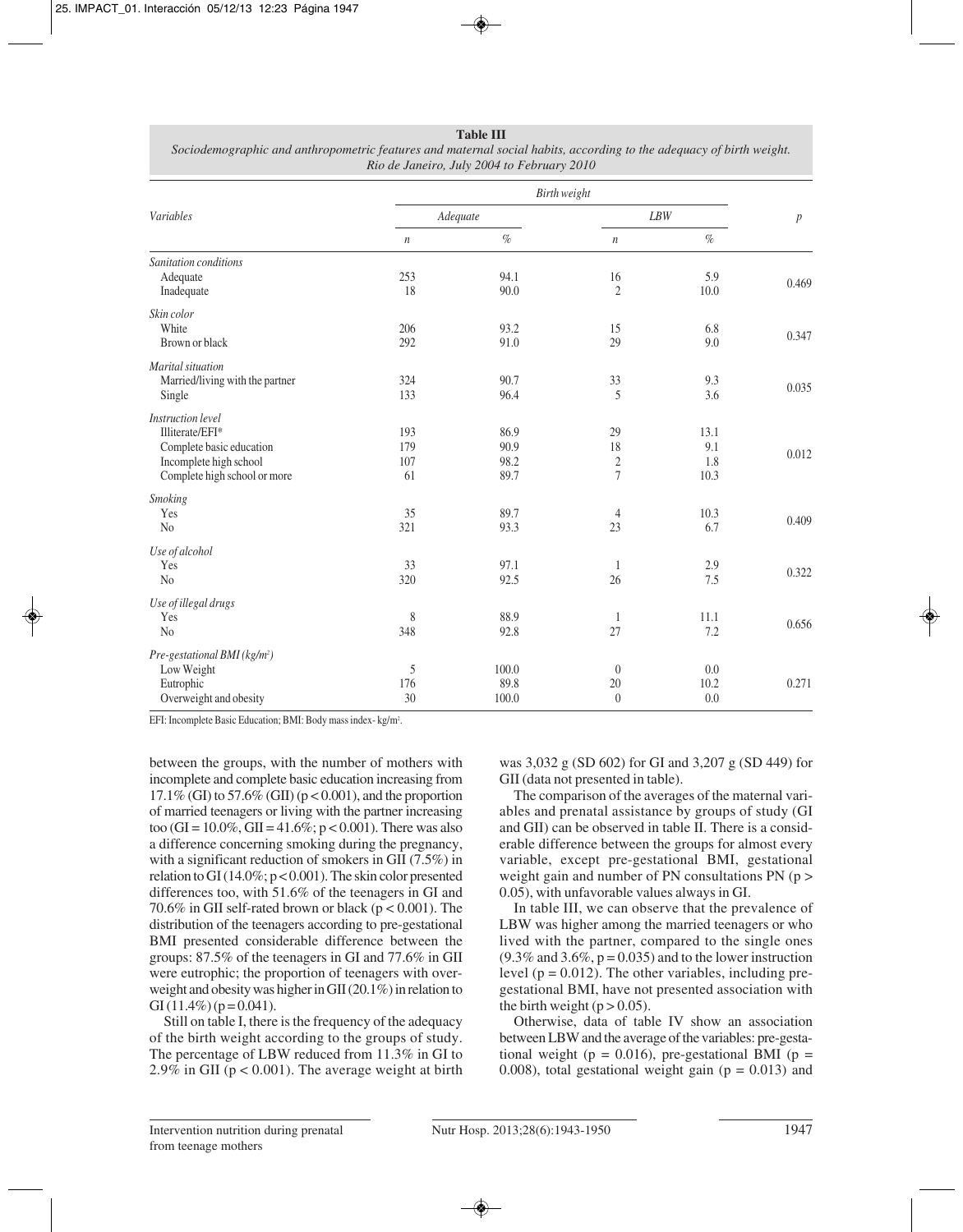| Variables                                                    | $\,$           | $Average \pm DP$  | Dif. average | $p^a$   |
|--------------------------------------------------------------|----------------|-------------------|--------------|---------|
| Number of pregnancies                                        |                |                   |              |         |
| Adequate                                                     | 662            | $1.28 \pm 0.55$   | $-0.08$      | 0.252   |
| <b>LBW</b>                                                   | 66             | $1.36 \pm 0.71$   |              |         |
| Number of deliveries                                         |                |                   |              |         |
| Adequate                                                     | 658            | $0.16 \pm 0.44$   | $-0.05$      | 0.336   |
| <b>LBW</b>                                                   | 66             | $0.21 \pm 0.42$   |              |         |
| Number of abortions                                          |                |                   |              |         |
| Adequate                                                     | 385            | $0.21 \pm 0.48$   | $-0.07$      | 0.405   |
| <b>LBW</b>                                                   | 39             | $0.28 \pm 0.65$   |              |         |
| Interval between last pregnancy and the current one (months) |                |                   |              |         |
| Adequate                                                     | 53             | $18.08 \pm 11.51$ | 9.82         | 0.103   |
| <b>LBW</b>                                                   | $\overline{4}$ | $8.25 \pm 10.04$  |              |         |
| IG at first PN consultation (weeks)                          |                |                   |              |         |
| Adequate                                                     | 360            | $15.68 \pm 5.16$  | $-0.97$      | 0.426   |
| <b>LBW</b>                                                   | 33             | $16.65 \pm 6.75$  |              |         |
| Pre-gestational weight (kg)                                  |                |                   |              |         |
| Adequate                                                     | 372            | $55.39 \pm 9.38$  | 4.58         | 0.016   |
| <b>LBW</b>                                                   | 26             | $50.81 \pm 8.78$  |              |         |
| Pre-gestational BMI ( $kg/m2$ )                              |                |                   |              |         |
| Adequate                                                     | 352            | $21.75 \pm 3.30$  | 1.77         | 0.008   |
| <b>LBW</b>                                                   | 26             | $19.97 \pm 2.47$  |              |         |
| Total gestational weight gain (kg)                           |                |                   |              |         |
| Adequate                                                     | 329            | $14.00 \pm 5.63$  | 2.85         | 0.013   |
| <b>LBW</b>                                                   | 26             | $11.15 \pm 5.34$  |              |         |
| IG at delivery (DUM)                                         |                |                   |              |         |
| Adequate                                                     | 528            | $38.54 \pm 3.69$  | 0.22         | 0.881   |
| <b>LBW</b>                                                   | 64             | $33.25 \pm 4.43$  |              |         |
| Number of PN consultations                                   |                |                   |              |         |
| Adequate                                                     | 547            | $6.71 \pm 2.51$   | 1.44         | < 0.001 |
| <b>LBW</b>                                                   | 51             | $5.27 \pm 2.47$   |              |         |

**Table IV** *Averages and standard deviations of maternal and obstetric variables and prenatal care of the teenage mothers, according to the adequacy of the birth weight. Rio de Janeiro, July 2004 to February 2010*

LBW: Low birth weight.

The equality of the variances was observed using the Levene test ( $p > 0.05$ ).

number of PN consultations ( $p < 0.001$ ), with the unfavorable results remaining in the pre-intervention group (GI).

In the multivariate analysis (table V), we observe that the occurrence of LBW was kept highly determined by the group of study to which the teenage belonged. In other words, among the teenage mothers of the pre-intervention group (GI), we observe a prevalence adjusted 3.5 higher (RP adjusted 3.5; 95% CI 1.50-8.45) of LBW, compared to those which formed the GII, showing the protective effect of the nutrition care, even after the adjustment for the confounding variables (instruction level, number of pregnancies, deliveries and prenatal consultations).

# **Discussion**

Initially, some considerations must be made regarding the design of this study. It is notorious that the standards for the evaluation of interventions are the randomized, double-blind and controlled studies. However, these strategies of investigation are limited against the compromise with the ethical questions of the research, particularly regarding the choice of a control group. Aiming to remedy this limitation, we chose using the comparison pre and post intervention by historic control, whose plausibility is shown by the reduction of the risk factors associated, as well as by the reduction of the problem itself- LBW.

Concerning the general development of the nutrition care program, the results showed a satisfactory accessibility, with a low proportion of loss of follow-up.

Despite of the result on the study of significant contribution of nutritional monitoring, initiated early and maintained throughout the prenatal, the adequacy of the birth weight of children of teenage mothers. In comparison between groups was possible to observe the contribution of nutritional care in reducing the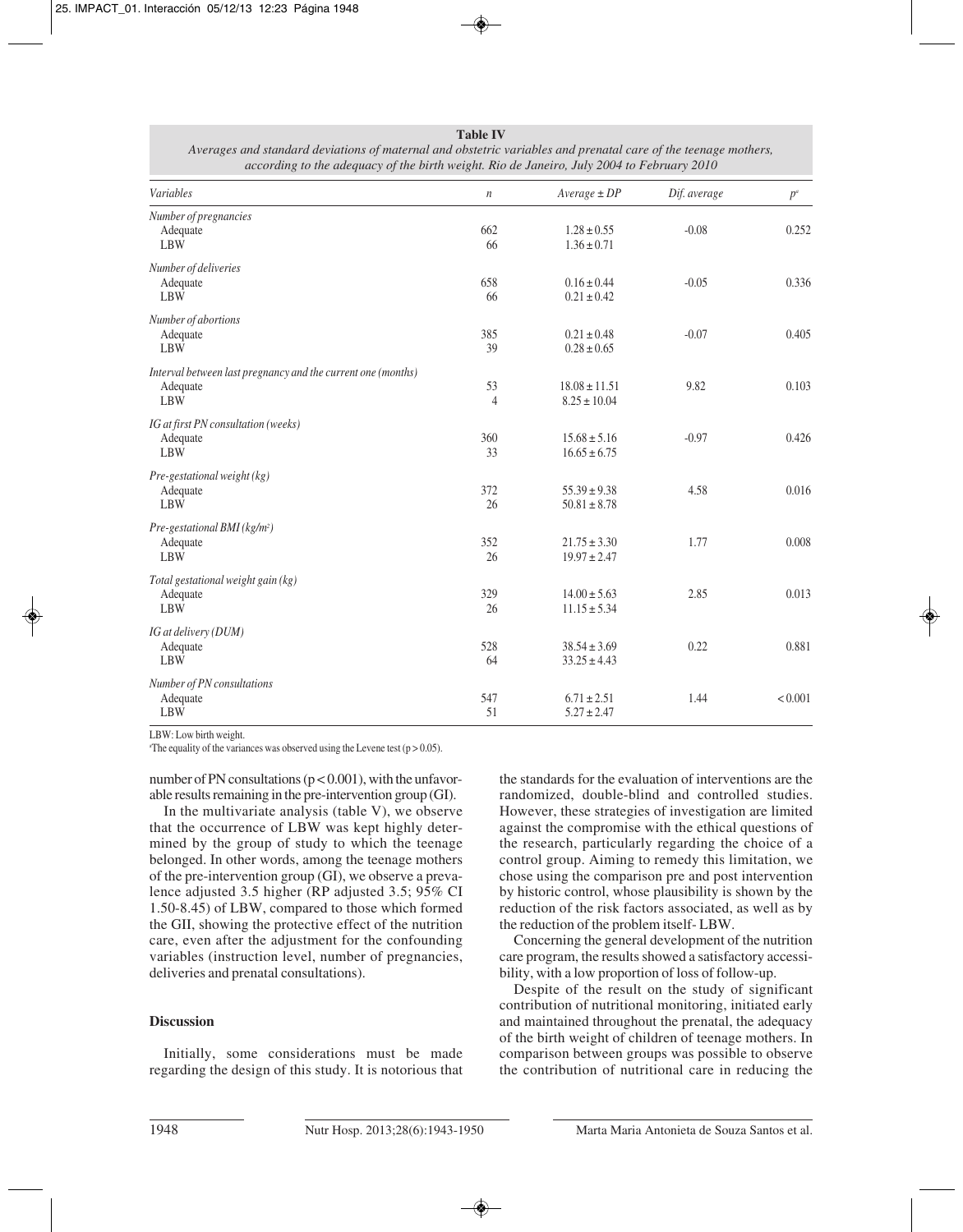| Results of the multivariate analysis by Poisson Regression for prevalence ratios of low birth weight according to the groups<br>of study (GI = 542 and GII = 204). Rio de Janeiro, July 2004 to February 2010 |             |                           |         |                           |                   |  |
|---------------------------------------------------------------------------------------------------------------------------------------------------------------------------------------------------------------|-------------|---------------------------|---------|---------------------------|-------------------|--|
| Variable                                                                                                                                                                                                      | $LBW^a$ (%) | RPB <sup>b</sup> (IC 95%) |         | RPA <sub>c</sub> (IC 95%) | <i>p</i> adjusted |  |
| Group                                                                                                                                                                                                         |             |                           |         |                           |                   |  |
| GI                                                                                                                                                                                                            | 13.0        | $3.83(1.67-8.71)$         | < 0.001 | $3,55(1,50-8,45)$         | 0.004             |  |
| GШ                                                                                                                                                                                                            | 4.6         | $\cup$                    |         | 1.0                       |                   |  |

**Table V**

a LBW: Low birth weight

b RPB: Gross prevalence ratio

c RPA: Prevalence ratio adjusted using Poisson regression model according to the variables: instruction level, number of pregnancies, number of deliveries and number of prenatal consultations.

prevalence of LBW, which occurred in 11.3% of GI went to  $2.9\%$  in GII ( $p < 0.001$ ).

LBW was chosen as dependent variable for it recognized by WHO<sup>23</sup> since the beginning of the eighties as the most important single factor for child's survival, growing and development. More recently, LBW has been related to the occurrence of chronic diseases in adult life such as obesity, type 2 diabetes and hypertension $24,25$ . Because of its multicausal nature, LBW evolves a combination of risk factors, especially the unfavorable sociodemographic conditions, reproductive history, maternal nutrition status before and after the pregnancy, smoking and quality and access of prenatal care<sup>26</sup>.

The analysis had included maternal age as a risk factor for the LBW associated with biological immaturity of teenagers, the groups are similar, since the average age in both groups was 17.5 years and the literature suggests increased risks of adverse perinatal outcomes for teenage mothers under 15 years old<sup>26,27</sup>.

Otherwise, other authors<sup>1,2,28-30</sup> have been shown that the maternal age itself is not a good predictive factor on the determination of the birth weight and must be considered together with the insertion of the teenage in social contexts characterized by poverty, low instruction level, black ethnicity, unstable marital situation or absence of partner, maternal nutrition status and prenatal care. In this study, although we have found sociodemographic differences between pre and post intervention groups, they are not capable to be kept as explanatory variable to define the birth weight.

Drug's use during pregnancy represents important risk factor for LBW; however, amongst all the drugs consumed by the mothers, smoking is undoubtedly the most common, and it can cause intrauterine hypoxia, leading to fetal malnutrition<sup>31</sup>. In this study, we found that this practice does not present association with LBW and its frequency was less expressive among the mothers who participated in the intervention group (GII). These results are similar to what Freire et al. $32$ found. They indicate the nutrition care as a protective factor against smoking during pregnancy, once the mothers who had no nutrition care presented three times more chance of smoking during pregnancy compared to the ones who had professional attendance.

Comparing the average of the variables *number of pregnancies, deliveries and abortions* between GI and

GII, we verified that, in spite of the differences identified with statistical importance, they do not denote clinical significance because the values are low too, once in both groups most of the teenagers were primiparous.

The final analysis of this study identified statistical association between the frequency of the teenager to 6 or more PN consultations and her participation in the nutrition care program with lower occurrence of LBW. It is well documented and recognized the efficiency of the early and adequate nutritional counseling and prenatal care over the weight and age of teenage the mothers at delivery,6,28,33. According to Orstead et al.34, since the sixties the efficiency of prenatal nutritional counseling has been registered by North American scholars.

These authors $34$  also evaluated the efficiency of the prenatal nutrition care on the mother weight gain, the birth weight and the cost-effectiveness of PN. The results showed that the mothers who received the intensive nutrition care together with each PN consultation gained an average of 2.5 kg more and had a newborn 0.1 kg heavier, compared to the mothers who frequented only one 30 minutes nutrition care together with others, offered in the PN first consultation. The nutritional counseling tested in this study<sup>34</sup> was applied in group consultations, there was also the development of individualized diet for pregnant women by nutritionist, and the obstetrician reinforced the guidelines given by nutritionist.

The evaluation of the cost-benefit showed in the study mentioned above<sup>34</sup> pointed to a lower investment for the offer of intensive nutritional counseling (time, nutritionist and direct costs for visits to the clinic) than the one for single nutrition attendance. LBW was higher in the group of mothers who received the single attendance, causing an increase of expenses with special care neonatal units and, therefore, the intensive nutrition care program is most cost-effective.

In conclusion, the results found here reinforce that the PN care considerably contributes for the pregnant and the newborn's health, but it shows that it can be better though. The health system is responsible to provide the necessary assistance to improve the efficiency and effectiveness of PN health actions and the health professional must support the expansion of the nutrition counseling programs with universal access, early beginning and individual and customized attendance throughout the